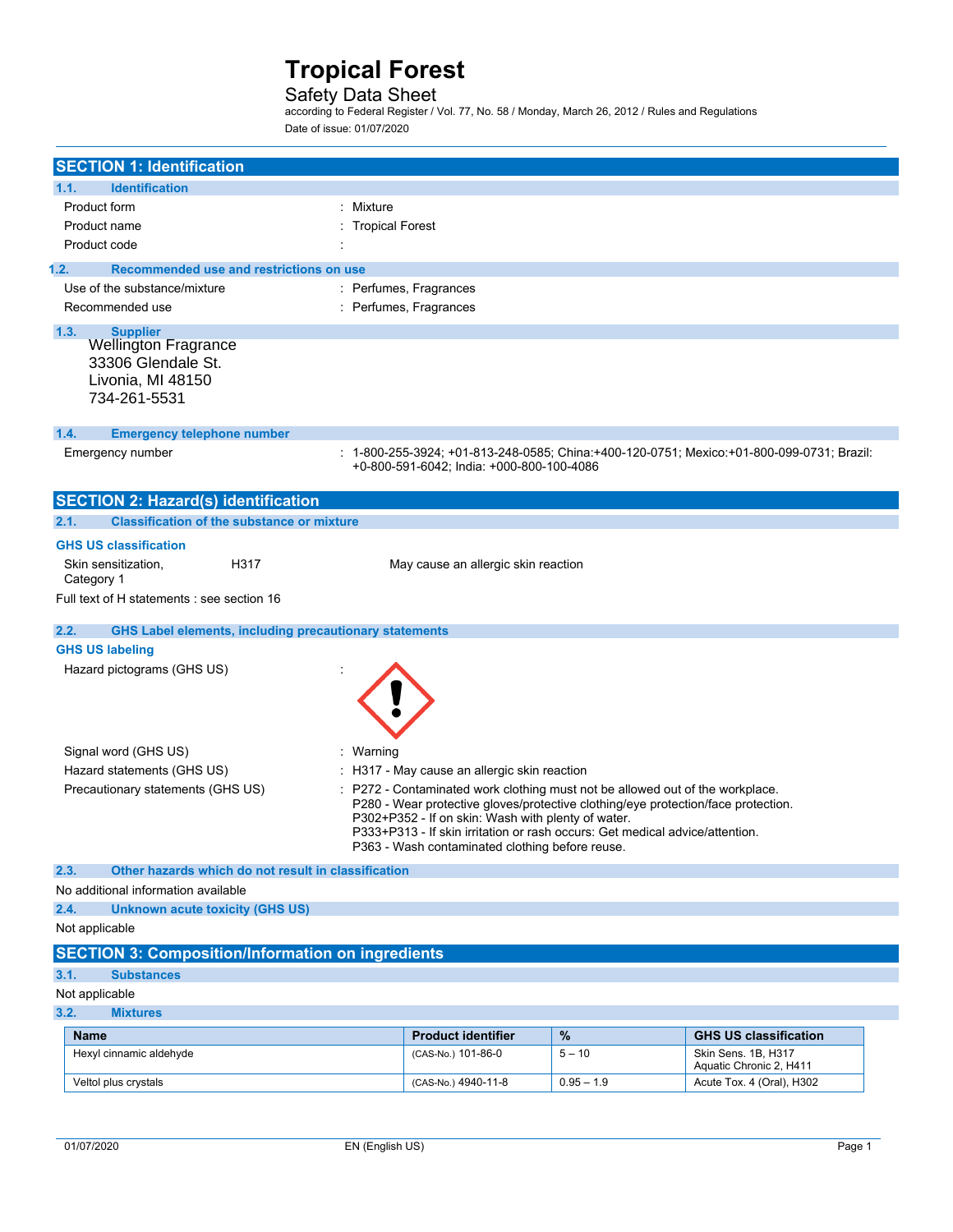## Safety Data Sheet

according to Federal Register / Vol. 77, No. 58 / Monday, March 26, 2012 / Rules and Regulations

| <b>Name</b>                                 | <b>Product identifier</b> | $\frac{9}{6}$  | <b>GHS US classification</b>                                                                    |
|---------------------------------------------|---------------------------|----------------|-------------------------------------------------------------------------------------------------|
| Linalool                                    | (CAS-No.) 78-70-6         | $0.815 - 1.63$ | Flam. Liq. 4, H227<br>Acute Tox. 4 (Dermal), H312<br>Eye Irrit. 2A, H319<br>Skin Sens. 1B, H317 |
| 2-Isobutyl-4-methyltetrahydro-2H-pyran-4-ol | (CAS-No.) 63500-71-0      | $0.375 - 1.2$  | Eye Irrit. 2A, H319                                                                             |
| Cyclamal                                    | (CAS-No.) 103-95-7        | $0.5 - 1$      | Flam. Lig. 4, H227<br>Skin Irrit. 2, H315<br>Skin Sens. 1B, H317<br>Aquatic Chronic 2, H411     |

Full text of hazard classes and H-statements : see section 16

| <b>SECTION 4: First-aid measures</b>                                                                    |                                                                                                                                                                                                                                                                                                                                                   |
|---------------------------------------------------------------------------------------------------------|---------------------------------------------------------------------------------------------------------------------------------------------------------------------------------------------------------------------------------------------------------------------------------------------------------------------------------------------------|
| <b>Description of first aid measures</b><br>4.1.                                                        |                                                                                                                                                                                                                                                                                                                                                   |
| First-aid measures general                                                                              | : Never give anything by mouth to an unconscious person. If you feel unwell, seek medical<br>advice (show the label where possible).                                                                                                                                                                                                              |
| First-aid measures after inhalation                                                                     | : Allow affected person to breathe fresh air. Allow the victim to rest.                                                                                                                                                                                                                                                                           |
| First-aid measures after skin contact                                                                   | Remove affected clothing and wash all exposed skin area with mild soap and water, followed<br>by warm water rinse. Wash with plenty of soap and water. If skin irritation or rash occurs: Get<br>medical advice/attention. Specific treatment (see supplemental first aid instruction on this<br>label). Wash contaminated clothing before reuse. |
| First-aid measures after eye contact                                                                    | Rinse immediately with plenty of water. Obtain medical attention if pain, blinking or redness<br>persists.                                                                                                                                                                                                                                        |
| First-aid measures after ingestion                                                                      | : Rinse mouth. Do NOT induce vomiting. Obtain emergency medical attention.                                                                                                                                                                                                                                                                        |
| 4.2.<br>Most important symptoms and effects (acute and delayed)                                         |                                                                                                                                                                                                                                                                                                                                                   |
| Potential Adverse human health effects and<br>symptoms                                                  | : Based on available data, the classification criteria are not met.                                                                                                                                                                                                                                                                               |
| Symptoms/effects after inhalation                                                                       | : May cause an allergic skin reaction.                                                                                                                                                                                                                                                                                                            |
| Immediate medical attention and special treatment, if necessary<br>4.3.                                 |                                                                                                                                                                                                                                                                                                                                                   |
| No additional information available                                                                     |                                                                                                                                                                                                                                                                                                                                                   |
| <b>SECTION 5: Fire-fighting measures</b>                                                                |                                                                                                                                                                                                                                                                                                                                                   |
| 5.1.<br>Suitable (and unsuitable) extinguishing media                                                   |                                                                                                                                                                                                                                                                                                                                                   |
| Suitable extinguishing media                                                                            | : Foam. Dry powder. Carbon dioxide. Water spray. Sand.                                                                                                                                                                                                                                                                                            |
| Unsuitable extinguishing media                                                                          | : Do not use a heavy water stream.                                                                                                                                                                                                                                                                                                                |
| 5.2.<br>Specific hazards arising from the chemical                                                      |                                                                                                                                                                                                                                                                                                                                                   |
| No additional information available                                                                     |                                                                                                                                                                                                                                                                                                                                                   |
| 5.3.<br>Special protective equipment and precautions for fire-fighters                                  |                                                                                                                                                                                                                                                                                                                                                   |
| Firefighting instructions                                                                               | : Use water spray or fog for cooling exposed containers. Exercise caution when fighting any<br>chemical fire. Prevent fire-fighting water from entering environment.                                                                                                                                                                              |
| Protection during firefighting                                                                          | : Do not enter fire area without proper protective equipment, including respiratory protection.                                                                                                                                                                                                                                                   |
| <b>SECTION 6: Accidental release measures</b>                                                           |                                                                                                                                                                                                                                                                                                                                                   |
| 6.1.<br>Personal precautions, protective equipment and emergency procedures                             |                                                                                                                                                                                                                                                                                                                                                   |
| 6.1.1.<br>For non-emergency personnel                                                                   |                                                                                                                                                                                                                                                                                                                                                   |
| <b>Emergency procedures</b>                                                                             | : Evacuate unnecessary personnel.                                                                                                                                                                                                                                                                                                                 |
| 6.1.2.<br>For emergency responders                                                                      |                                                                                                                                                                                                                                                                                                                                                   |
| Protective equipment                                                                                    | Equip cleanup crew with proper protection.                                                                                                                                                                                                                                                                                                        |
| <b>Emergency procedures</b>                                                                             | : Ventilate area.                                                                                                                                                                                                                                                                                                                                 |
| 6.2.<br><b>Environmental precautions</b>                                                                |                                                                                                                                                                                                                                                                                                                                                   |
| Prevent entry to sewers and public waters. Notify authorities if liquid enters sewers or public waters. |                                                                                                                                                                                                                                                                                                                                                   |
| 6.3.<br>Methods and material for containment and cleaning up                                            |                                                                                                                                                                                                                                                                                                                                                   |
| Methods for cleaning up                                                                                 | : Soak up spills with inert solids, such as clay or diatomaceous earth as soon as possible. Collect<br>spillage. Store away from other materials.                                                                                                                                                                                                 |
| 6.4.<br><b>Reference to other sections</b>                                                              |                                                                                                                                                                                                                                                                                                                                                   |
| See Heading 8. Exposure controls and personal protection.                                               |                                                                                                                                                                                                                                                                                                                                                   |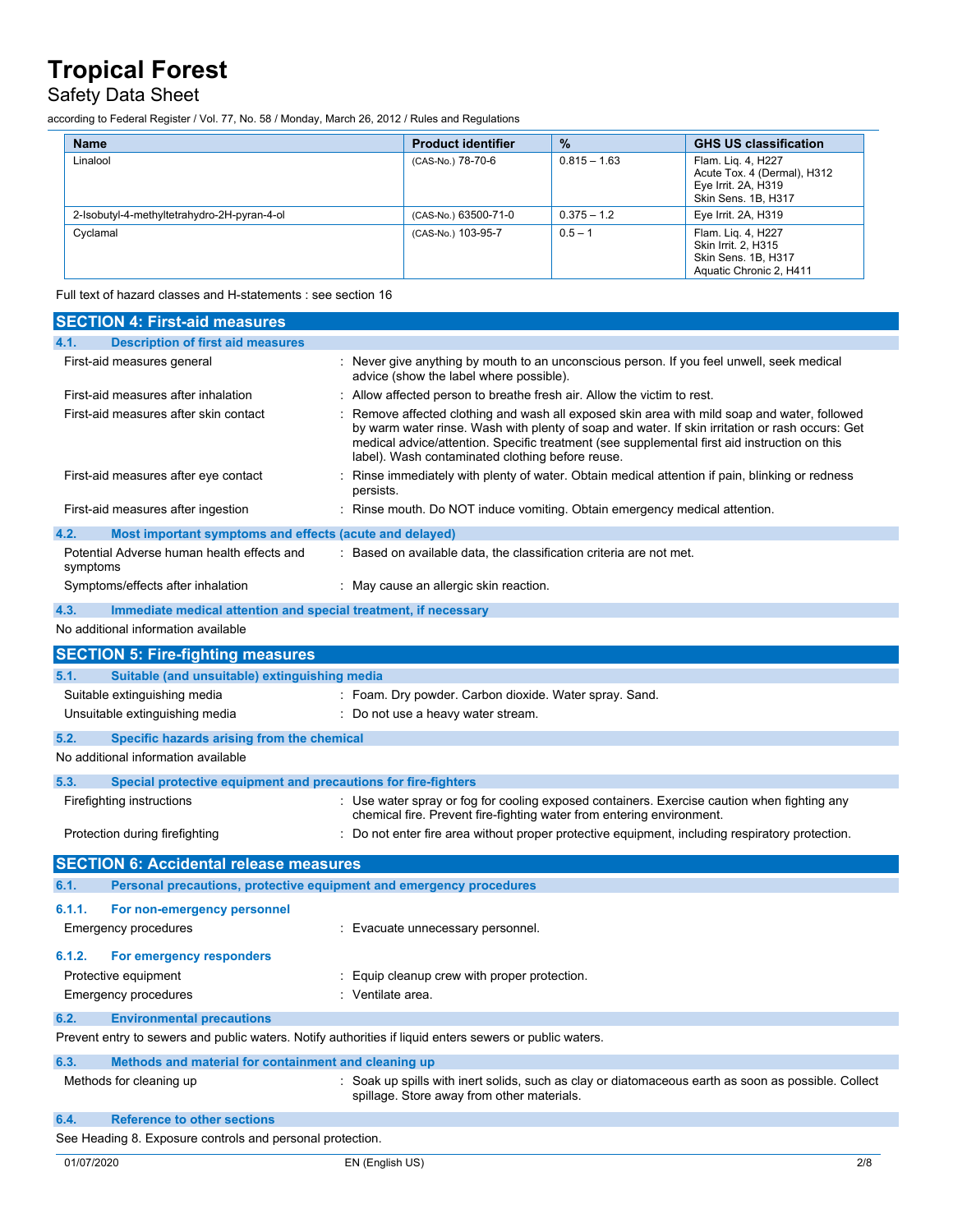### Safety Data Sheet

according to Federal Register / Vol. 77, No. 58 / Monday, March 26, 2012 / Rules and Regulations

| <b>SECTION 7: Handling and storage</b>                               |                                                                                                                                                                                                                                                         |
|----------------------------------------------------------------------|---------------------------------------------------------------------------------------------------------------------------------------------------------------------------------------------------------------------------------------------------------|
| <b>Precautions for safe handling</b><br>7.1.                         |                                                                                                                                                                                                                                                         |
| Precautions for safe handling                                        | : Wash hands and other exposed areas with mild soap and water before eating, drinking or<br>smoking and when leaving work. Provide good ventilation in process area to prevent formation<br>of vapor. Avoid breathing dust/fume/gas/mist/vapours/spray. |
| Hygiene measures                                                     | : Contaminated work clothing should not be allowed out of the workplace. Wash contaminated<br>clothing before reuse.                                                                                                                                    |
| 7.2.<br>Conditions for safe storage, including any incompatibilities |                                                                                                                                                                                                                                                         |
| Storage conditions                                                   | : Keep only in the original container in a cool, well ventilated place away from : Keep container<br>closed when not in use.                                                                                                                            |
| Incompatible products                                                | : Strong bases. Strong acids.                                                                                                                                                                                                                           |
| Incompatible materials                                               | : Sources of ignition. Direct sunlight.                                                                                                                                                                                                                 |

### **SECTION 8: Exposure controls/personal protection**

| 8.1.<br><b>Control parameters</b>   |                                                          |
|-------------------------------------|----------------------------------------------------------|
| <b>Tropical Forest</b>              |                                                          |
| No additional information available |                                                          |
| Cyclamal (103-95-7)                 |                                                          |
| No additional information available |                                                          |
| Hexyl cinnamic aldehyde (101-86-0)  |                                                          |
| No additional information available |                                                          |
| Linalool (78-70-6)                  |                                                          |
| No additional information available |                                                          |
| Veltol plus crystals (4940-11-8)    |                                                          |
| No additional information available |                                                          |
|                                     | 2-Isobutyl-4-methyltetrahydro-2H-pyran-4-ol (63500-71-0) |
| No additional information available |                                                          |

#### **8.2. Appropriate engineering controls**

No additional information available

**8.3. Individual protection measures/Personal protective equipment**

#### **Personal protective equipment:**

Avoid all unnecessary exposure.

#### **Hand protection:**

Wear protective gloves.

#### **Eye protection:**

Chemical goggles or safety glasses

#### **Respiratory protection:**

Wear appropriate mask

#### **Other information:**

Do not eat, drink or smoke during use.

| <b>SECTION 9: Physical and chemical properties</b> |                                                       |     |
|----------------------------------------------------|-------------------------------------------------------|-----|
| 9.1.                                               | Information on basic physical and chemical properties |     |
| Physical state                                     | : Liguid                                              |     |
| Color                                              | : light yellow amber                                  |     |
| Odor                                               | : characteristic                                      |     |
| Odor threshold                                     | : No data available                                   |     |
| pH                                                 | : No data available                                   |     |
|                                                    |                                                       |     |
| 01/07/2020                                         | EN (English US)                                       | 3/8 |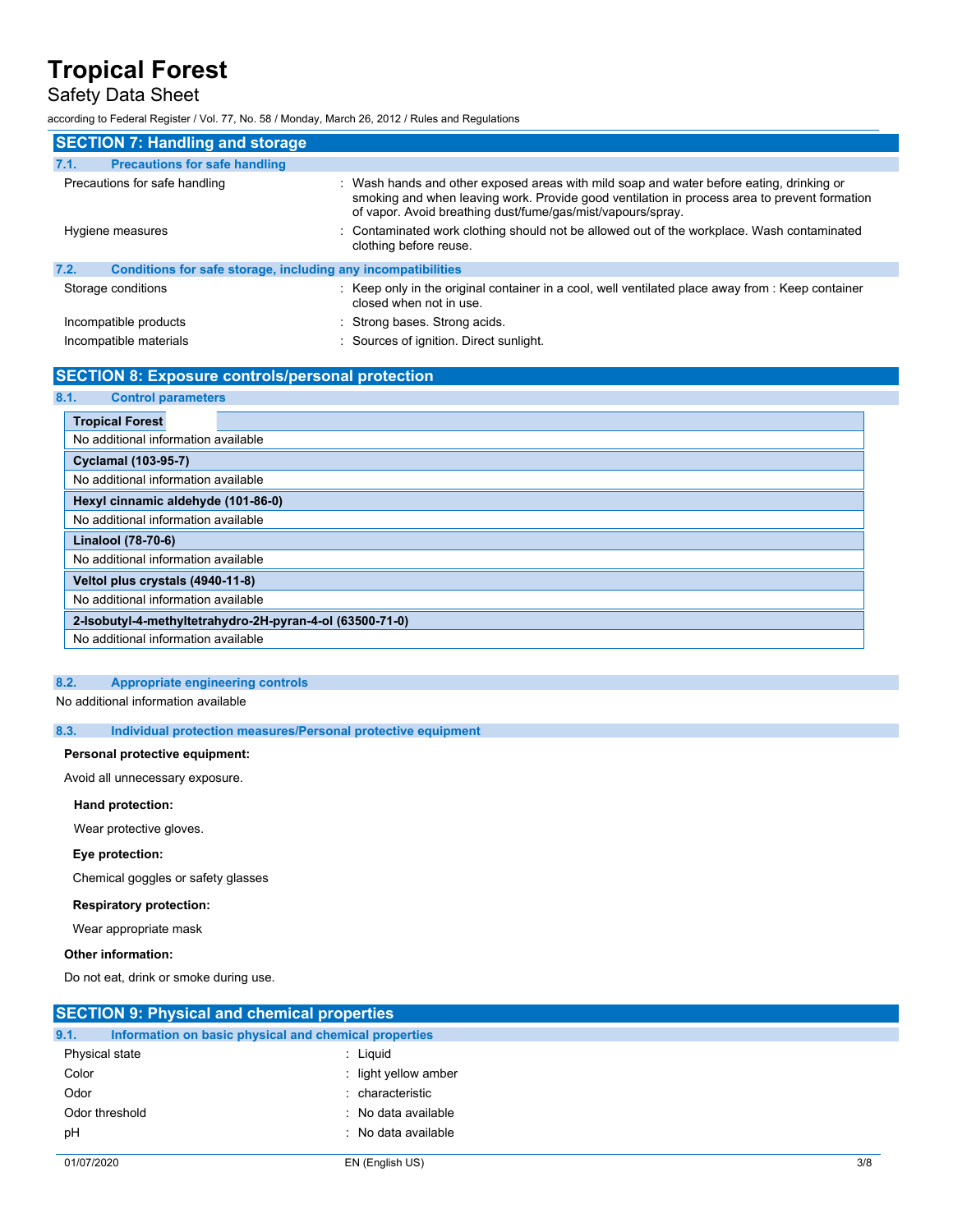## Safety Data Sheet

according to Federal Register / Vol. 77, No. 58 / Monday, March 26, 2012 / Rules and Regulations

| Melting point                                   | : No data available             |
|-------------------------------------------------|---------------------------------|
| Freezing point                                  | : No data available             |
| Boiling point                                   | No data available               |
| Flash point                                     | > 93 °C (closed cup) ASTM D7094 |
| Relative evaporation rate (butyl acetate=1)     | No data available               |
| Flammability (solid, gas)                       | Non flammable.                  |
| Vapor pressure                                  | : No data available             |
| Relative vapor density at 20 °C                 | No data available               |
| Relative density                                | $\approx 0.94$                  |
| Solubility                                      | No data available               |
| Partition coefficient n-octanol/water (Log Pow) | : No data available             |
| Auto-ignition temperature                       | : No data available             |
| Decomposition temperature                       | No data available               |
| Viscosity, kinematic                            | No data available               |
| Viscosity, dynamic                              | No data available               |
| <b>Explosion limits</b>                         | : No data available             |
| Explosive properties                            | No data available               |
| Oxidizing properties                            | No data available               |
|                                                 |                                 |

#### **9.2. Other information**

No additional information available

| <b>Reactivity</b><br><b>Chemical stability</b><br><b>Possibility of hazardous reactions</b><br><b>Conditions to avoid</b><br><b>Incompatible materials</b><br><b>Hazardous decomposition products</b><br><b>SECTION 11: Toxicological information</b><br>Information on toxicological effects<br>Acute toxicity (oral)<br>Not classified<br>Acute toxicity (dermal)<br>Not classified<br>Acute toxicity (inhalation)<br>Not classified<br><b>Cyclamal (103-95-7)</b><br>LD50 oral rat<br>3810 mg/kg<br>ATE US (oral)<br>3810 mg/kg body weight<br>Hexyl cinnamic aldehyde (101-86-0)<br>LD50 oral rat<br>3100 mg/kg<br>> 3000 mg/kg<br>LD50 dermal rabbit<br>$> 5$ mg/l/4h<br>LC50 inhalation rat (mg/l)<br>ATE US (oral)<br>3100 mg/kg body weight<br><b>Linalool (78-70-6)</b><br>LD50 oral rat<br>2790 mg/kg<br>2000 mg/kg<br>LD50 dermal rabbit |                                                      |  |
|-----------------------------------------------------------------------------------------------------------------------------------------------------------------------------------------------------------------------------------------------------------------------------------------------------------------------------------------------------------------------------------------------------------------------------------------------------------------------------------------------------------------------------------------------------------------------------------------------------------------------------------------------------------------------------------------------------------------------------------------------------------------------------------------------------------------------------------------------------|------------------------------------------------------|--|
|                                                                                                                                                                                                                                                                                                                                                                                                                                                                                                                                                                                                                                                                                                                                                                                                                                                     | <b>SECTION 10: Stability and reactivity</b>          |  |
|                                                                                                                                                                                                                                                                                                                                                                                                                                                                                                                                                                                                                                                                                                                                                                                                                                                     | 10.1.                                                |  |
|                                                                                                                                                                                                                                                                                                                                                                                                                                                                                                                                                                                                                                                                                                                                                                                                                                                     | No additional information available                  |  |
|                                                                                                                                                                                                                                                                                                                                                                                                                                                                                                                                                                                                                                                                                                                                                                                                                                                     | 10.2.                                                |  |
|                                                                                                                                                                                                                                                                                                                                                                                                                                                                                                                                                                                                                                                                                                                                                                                                                                                     | Not established.                                     |  |
|                                                                                                                                                                                                                                                                                                                                                                                                                                                                                                                                                                                                                                                                                                                                                                                                                                                     | 10.3.                                                |  |
|                                                                                                                                                                                                                                                                                                                                                                                                                                                                                                                                                                                                                                                                                                                                                                                                                                                     | Not established.                                     |  |
|                                                                                                                                                                                                                                                                                                                                                                                                                                                                                                                                                                                                                                                                                                                                                                                                                                                     | 10.4.                                                |  |
|                                                                                                                                                                                                                                                                                                                                                                                                                                                                                                                                                                                                                                                                                                                                                                                                                                                     | Direct sunlight. Extremely high or low temperatures. |  |
|                                                                                                                                                                                                                                                                                                                                                                                                                                                                                                                                                                                                                                                                                                                                                                                                                                                     | 10.5.                                                |  |
|                                                                                                                                                                                                                                                                                                                                                                                                                                                                                                                                                                                                                                                                                                                                                                                                                                                     | Strong acids. Strong bases.                          |  |
|                                                                                                                                                                                                                                                                                                                                                                                                                                                                                                                                                                                                                                                                                                                                                                                                                                                     | 10.6.                                                |  |
|                                                                                                                                                                                                                                                                                                                                                                                                                                                                                                                                                                                                                                                                                                                                                                                                                                                     | fume. Carbon monoxide. Carbon dioxide.               |  |
|                                                                                                                                                                                                                                                                                                                                                                                                                                                                                                                                                                                                                                                                                                                                                                                                                                                     |                                                      |  |
|                                                                                                                                                                                                                                                                                                                                                                                                                                                                                                                                                                                                                                                                                                                                                                                                                                                     | 11.1.                                                |  |
|                                                                                                                                                                                                                                                                                                                                                                                                                                                                                                                                                                                                                                                                                                                                                                                                                                                     |                                                      |  |
|                                                                                                                                                                                                                                                                                                                                                                                                                                                                                                                                                                                                                                                                                                                                                                                                                                                     |                                                      |  |
|                                                                                                                                                                                                                                                                                                                                                                                                                                                                                                                                                                                                                                                                                                                                                                                                                                                     |                                                      |  |
|                                                                                                                                                                                                                                                                                                                                                                                                                                                                                                                                                                                                                                                                                                                                                                                                                                                     |                                                      |  |
|                                                                                                                                                                                                                                                                                                                                                                                                                                                                                                                                                                                                                                                                                                                                                                                                                                                     |                                                      |  |
|                                                                                                                                                                                                                                                                                                                                                                                                                                                                                                                                                                                                                                                                                                                                                                                                                                                     |                                                      |  |
|                                                                                                                                                                                                                                                                                                                                                                                                                                                                                                                                                                                                                                                                                                                                                                                                                                                     |                                                      |  |
|                                                                                                                                                                                                                                                                                                                                                                                                                                                                                                                                                                                                                                                                                                                                                                                                                                                     |                                                      |  |
|                                                                                                                                                                                                                                                                                                                                                                                                                                                                                                                                                                                                                                                                                                                                                                                                                                                     |                                                      |  |
|                                                                                                                                                                                                                                                                                                                                                                                                                                                                                                                                                                                                                                                                                                                                                                                                                                                     |                                                      |  |
|                                                                                                                                                                                                                                                                                                                                                                                                                                                                                                                                                                                                                                                                                                                                                                                                                                                     |                                                      |  |
|                                                                                                                                                                                                                                                                                                                                                                                                                                                                                                                                                                                                                                                                                                                                                                                                                                                     |                                                      |  |
|                                                                                                                                                                                                                                                                                                                                                                                                                                                                                                                                                                                                                                                                                                                                                                                                                                                     |                                                      |  |
|                                                                                                                                                                                                                                                                                                                                                                                                                                                                                                                                                                                                                                                                                                                                                                                                                                                     |                                                      |  |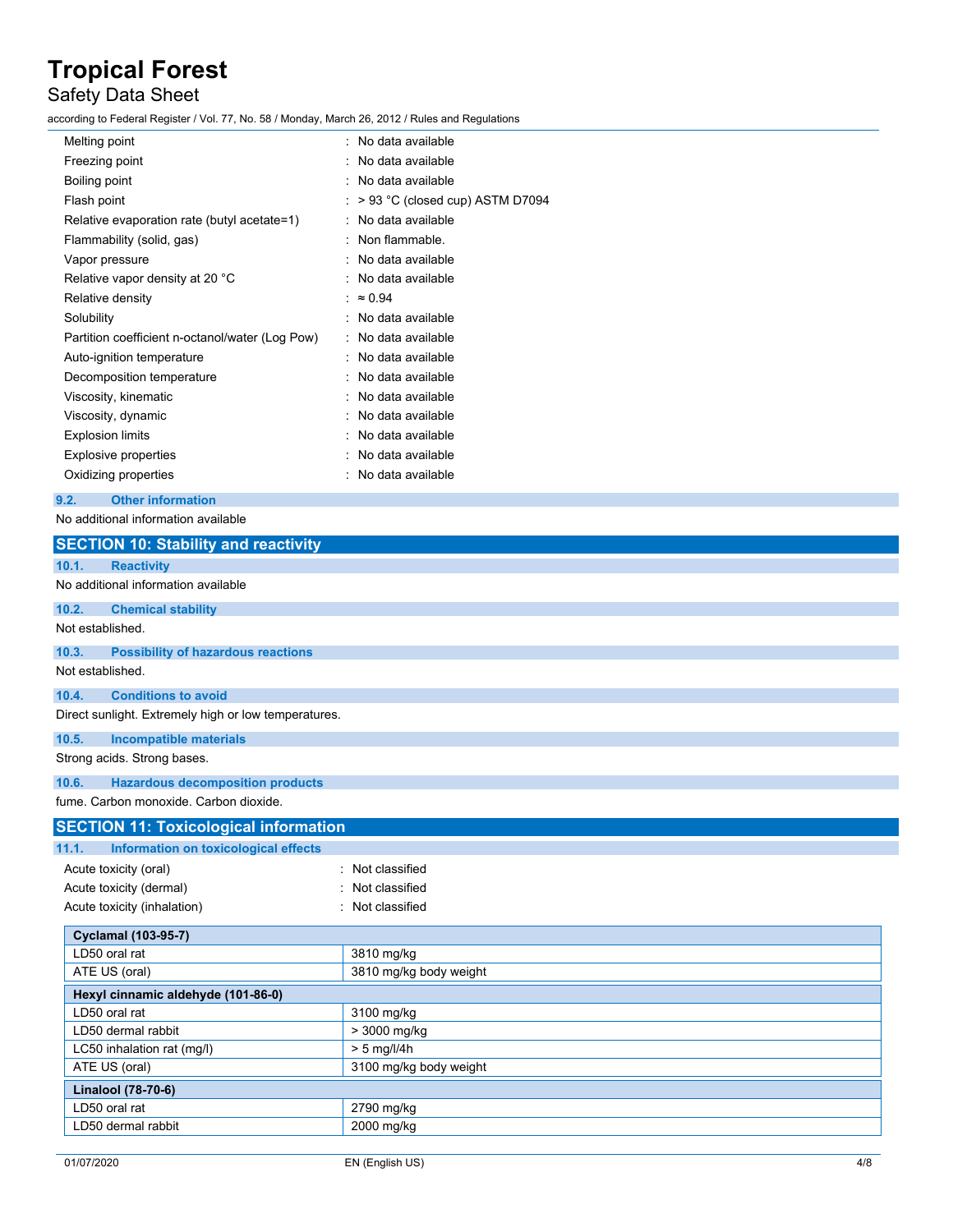## Safety Data Sheet

according to Federal Register / Vol. 77, No. 58 / Monday, March 26, 2012 / Rules and Regulations

| Linalool (78-70-6)                                     |                                                                     |
|--------------------------------------------------------|---------------------------------------------------------------------|
| ATE US (oral)                                          | 2790 mg/kg body weight                                              |
| ATE US (dermal)                                        | 2000 mg/kg body weight                                              |
| Veltol plus crystals (4940-11-8)                       |                                                                     |
| LD50 oral rat                                          | 1150 mg/kg                                                          |
| ATE US (oral)                                          | 1150 mg/kg body weight                                              |
| Skin corrosion/irritation                              | Not classified                                                      |
| Serious eye damage/irritation                          | Not classified                                                      |
| Respiratory or skin sensitization                      | May cause an allergic skin reaction.                                |
| Germ cell mutagenicity                                 | Not classified                                                      |
| Carcinogenicity                                        | Not classified                                                      |
| Reproductive toxicity                                  | Not classified                                                      |
| STOT-single exposure                                   | Not classified                                                      |
| STOT-repeated exposure                                 | Not classified                                                      |
| Aspiration hazard                                      | Not classified                                                      |
| Viscosity, kinematic                                   | No data available                                                   |
| Potential Adverse human health effects and<br>symptoms | : Based on available data, the classification criteria are not met. |
| Symptoms/effects after inhalation                      | May cause an allergic skin reaction.                                |

#### **SECTION 12: Ecological information**

#### **12.1. Toxicity**

| Linalool (78-70-6)               |                                                                         |
|----------------------------------|-------------------------------------------------------------------------|
| $LC50$ fish 1                    | 27.8 mg/l (Exposure time: 96 h - Species: Oncorhynchus mykiss [static]) |
| EC50 Daphnia 1                   | 20 mg/l (Exposure time: 48 h - Species: Daphnia magna)                  |
| Veltol plus crystals (4940-11-8) |                                                                         |
| $LC50$ fish 1                    | > 85 mg/l (Exposure time: 96 h - Species: Oncorhynchus mykiss)          |
|                                  |                                                                         |

#### **12.2. Persistence and degradability**

| <b>Fig. 4</b>       |              |
|---------------------|--------------|
| $\cdots$<br>⇒bilitv | $\sim$<br>יי |

#### **12.3. Bioaccumulative potential**

| <b>Tropical Forest</b>                          |                       |
|-------------------------------------------------|-----------------------|
| Bioaccumulative potential                       | Not established.      |
|                                                 |                       |
| <b>Linalool</b> (78-70-6)                       |                       |
| Partition coefficient n-octanol/water (Log Pow) | 2.84 – 3.1 (at 25 °C) |

#### **12.4. Mobility in soil**

No additional information available

### **12.5. Other adverse effects**

Other information **COLOREG 2018** 2019 : Avoid release to the environment.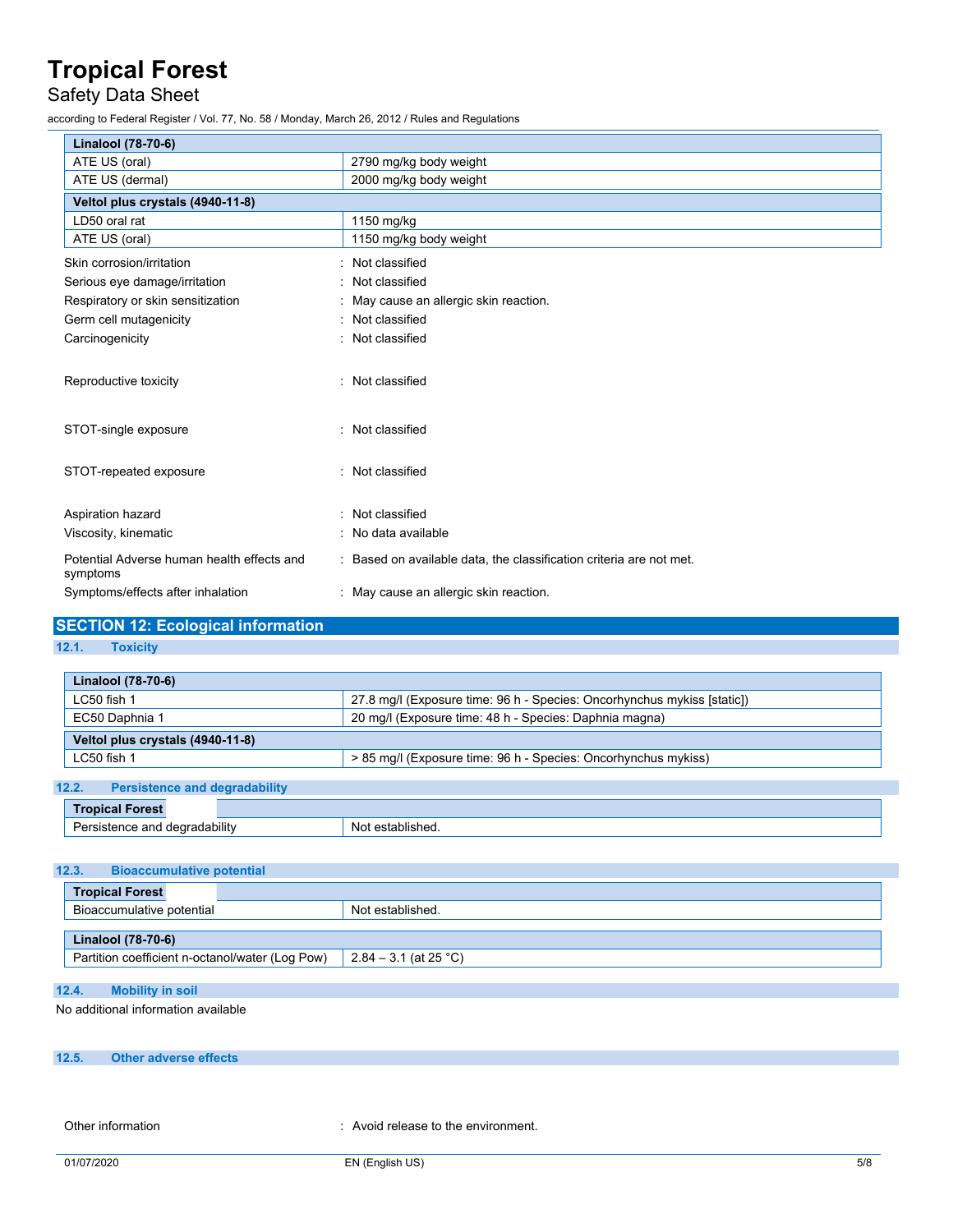### Safety Data Sheet

according to Federal Register / Vol. 77, No. 58 / Monday, March 26, 2012 / Rules and Regulations

| <b>SECTION 13: Disposal considerations</b> |                                                                                                                                                                  |  |  |  |
|--------------------------------------------|------------------------------------------------------------------------------------------------------------------------------------------------------------------|--|--|--|
| 13.1.<br><b>Disposal methods</b>           |                                                                                                                                                                  |  |  |  |
| Product/Packaging disposal recommendations | Dispose in a safe manner in accordance with local/national regulations. Dispose of<br>contents/container in accordance with local/national laws and regulations. |  |  |  |
| Ecology - waste materials                  | : Avoid release to the environment.                                                                                                                              |  |  |  |
| <b>SECTION 14: Transport information</b>   |                                                                                                                                                                  |  |  |  |

#### **Department of Transportation (DOT)**

In accordance with DOT

Not applicable

### **SECTION 15: Regulatory information**

#### **15.1. US Federal regulations**

All components of this product are listed, or excluded from listing, on the United States Environmental Protection Agency Toxic Substances Control Act (TSCA) inventory

| 2-Isobutyl-4-methyltetrahydro-2H-pyran-4-ol (63500-71-0) |                                                  |  |
|----------------------------------------------------------|--------------------------------------------------|--|
| EPA TSCA Regulatory Flag                                 | PMN - PMN - indicates a commenced PMN substance. |  |

#### **15.2. International regulations**

#### **CANADA**

| <b>Cyclamal (103-95-7)</b>                               |  |  |
|----------------------------------------------------------|--|--|
| Listed on the Canadian DSL (Domestic Substances List)    |  |  |
| Hexyl cinnamic aldehyde (101-86-0)                       |  |  |
| Listed on the Canadian DSL (Domestic Substances List)    |  |  |
| Linalool (78-70-6)                                       |  |  |
| Listed on the Canadian DSL (Domestic Substances List)    |  |  |
| Veltol plus crystals (4940-11-8)                         |  |  |
| Listed on the Canadian DSL (Domestic Substances List)    |  |  |
| 2-Isobutyl-4-methyltetrahydro-2H-pyran-4-ol (63500-71-0) |  |  |
| Listed on the Canadian DSL (Domestic Substances List)    |  |  |

**EU-Regulations**

| <b>Cyclamal (103-95-7)</b>                                                                         |  |  |
|----------------------------------------------------------------------------------------------------|--|--|
| Listed on the EEC inventory EINECS (European Inventory of Existing Commercial Chemical Substances) |  |  |
| Hexyl cinnamic aldehyde (101-86-0)                                                                 |  |  |
| Listed on the EEC inventory EINECS (European Inventory of Existing Commercial Chemical Substances) |  |  |
| Linalool (78-70-6)                                                                                 |  |  |
| Listed on the EEC inventory EINECS (European Inventory of Existing Commercial Chemical Substances) |  |  |
| Veltol plus crystals (4940-11-8)                                                                   |  |  |
| Listed on the EEC inventory EINECS (European Inventory of Existing Commercial Chemical Substances) |  |  |
| 2-Isobutyl-4-methyltetrahydro-2H-pyran-4-ol (63500-71-0)                                           |  |  |
| Listed on ELINCS (European List of Notified Chemical Substances)                                   |  |  |
| المستحدث والمتسار والمستحدث والمستحدث والمنافذ                                                     |  |  |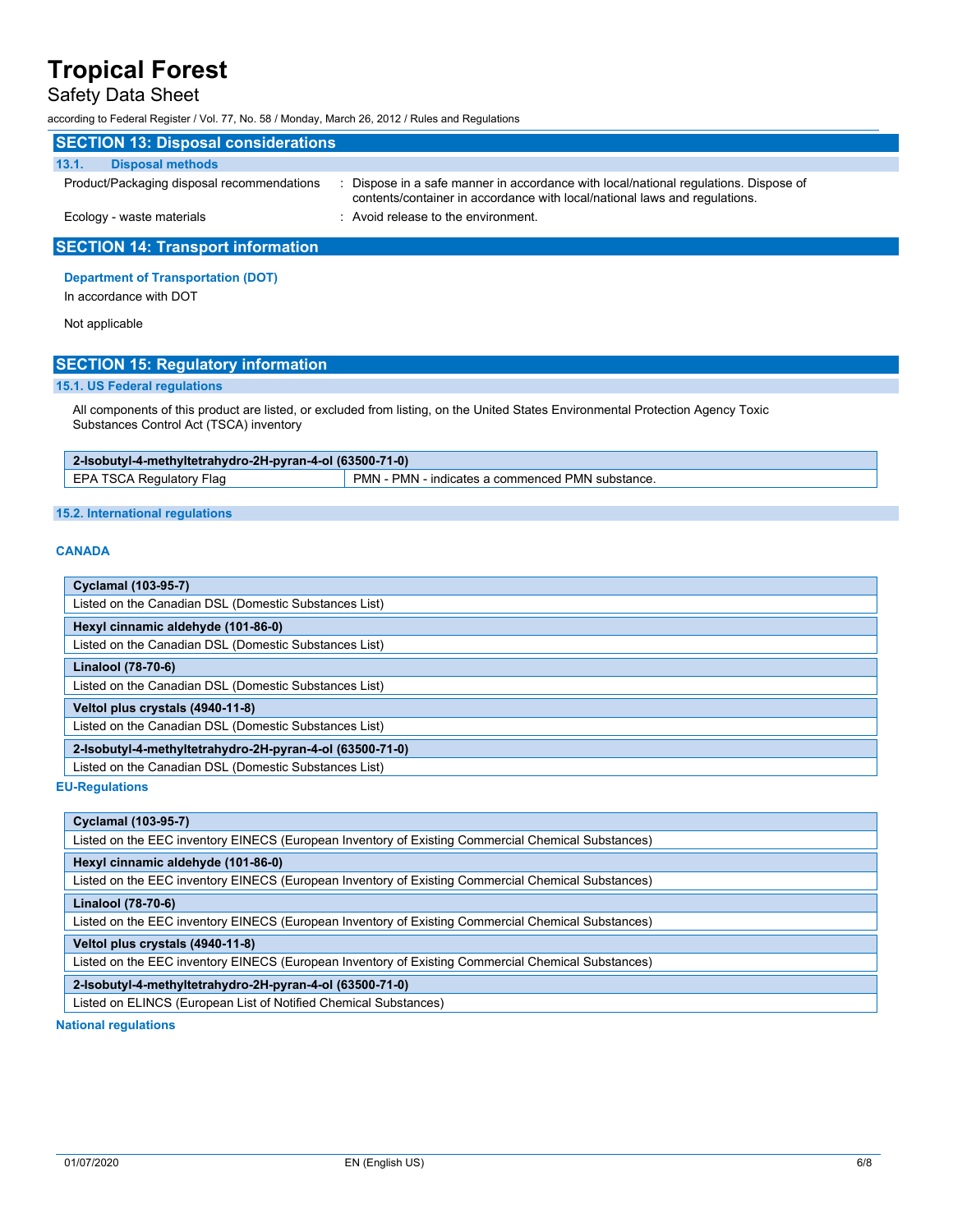### Safety Data Sheet

according to Federal Register / Vol. 77, No. 58 / Monday, March 26, 2012 / Rules and Regulations

| <b>Cyclamal (103-95-7)</b>                                                                                                                                                                                                                                                                                                                                                                                                                                                                                                                                                                                                                    |  |  |  |
|-----------------------------------------------------------------------------------------------------------------------------------------------------------------------------------------------------------------------------------------------------------------------------------------------------------------------------------------------------------------------------------------------------------------------------------------------------------------------------------------------------------------------------------------------------------------------------------------------------------------------------------------------|--|--|--|
| Listed on the AICS (Australian Inventory of Chemical Substances)<br>Listed on IECSC (Inventory of Existing Chemical Substances Produced or Imported in China)<br>Listed on the Japanese ENCS (Existing & New Chemical Substances) inventory<br>Listed on the Japanese ISHL (Industrial Safety and Health Law)<br>Listed on the Korean ECL (Existing Chemicals List)<br>Listed on NZIoC (New Zealand Inventory of Chemicals)<br>Listed on PICCS (Philippines Inventory of Chemicals and Chemical Substances)<br>Listed on the TCSI (Taiwan Chemical Substance Inventory)                                                                       |  |  |  |
| Hexyl cinnamic aldehyde (101-86-0)                                                                                                                                                                                                                                                                                                                                                                                                                                                                                                                                                                                                            |  |  |  |
| Listed on the AICS (Australian Inventory of Chemical Substances)<br>Listed on IECSC (Inventory of Existing Chemical Substances Produced or Imported in China)<br>Listed on the Japanese ENCS (Existing & New Chemical Substances) inventory<br>Listed on the Japanese ISHL (Industrial Safety and Health Law)<br>Listed on the Korean ECL (Existing Chemicals List)<br>Listed on NZIoC (New Zealand Inventory of Chemicals)<br>Listed on PICCS (Philippines Inventory of Chemicals and Chemical Substances)<br>Listed on the TCSI (Taiwan Chemical Substance Inventory)                                                                       |  |  |  |
| Linalool (78-70-6)                                                                                                                                                                                                                                                                                                                                                                                                                                                                                                                                                                                                                            |  |  |  |
| Listed on the AICS (Australian Inventory of Chemical Substances)<br>Listed on IECSC (Inventory of Existing Chemical Substances Produced or Imported in China)<br>Listed on the Japanese ENCS (Existing & New Chemical Substances) inventory<br>Listed on the Japanese ISHL (Industrial Safety and Health Law)<br>Listed on the Korean ECL (Existing Chemicals List)<br>Listed on NZIoC (New Zealand Inventory of Chemicals)<br>Listed on PICCS (Philippines Inventory of Chemicals and Chemical Substances)<br>Listed on INSQ (Mexican National Inventory of Chemical Substances)<br>Listed on the TCSI (Taiwan Chemical Substance Inventory) |  |  |  |
| Veltol plus crystals (4940-11-8)                                                                                                                                                                                                                                                                                                                                                                                                                                                                                                                                                                                                              |  |  |  |
| Listed on the AICS (Australian Inventory of Chemical Substances)<br>Listed on IECSC (Inventory of Existing Chemical Substances Produced or Imported in China)<br>Listed on the Japanese ENCS (Existing & New Chemical Substances) inventory<br>Listed on the Japanese ISHL (Industrial Safety and Health Law)<br>Listed on the Korean ECL (Existing Chemicals List)<br>Listed on NZIoC (New Zealand Inventory of Chemicals)<br>Listed on PICCS (Philippines Inventory of Chemicals and Chemical Substances)<br>Listed on INSQ (Mexican National Inventory of Chemical Substances)<br>Listed on the TCSI (Taiwan Chemical Substance Inventory) |  |  |  |
| 2-Isobutyl-4-methyltetrahydro-2H-pyran-4-ol (63500-71-0)                                                                                                                                                                                                                                                                                                                                                                                                                                                                                                                                                                                      |  |  |  |
| Listed on the AICS (Australian Inventory of Chemical Substances)<br>Listed on IECSC (Inventory of Existing Chemical Substances Produced or Imported in China)<br>Listed on NZIoC (New Zealand Inventory of Chemicals)<br>Listed on PICCS (Philippines Inventory of Chemicals and Chemical Substances)<br>Listed on INSQ (Mexican National Inventory of Chemical Substances)<br>Listed on CICR (Turkish Inventory and Control of Chemicals)<br>Listed on KECI (Korean Existing Chemicals Inventory)<br>Listed on the Korean ECL (Existing Chemicals List)                                                                                      |  |  |  |

**15.3. US State regulations**

California Proposition 65 - This product does not contain any substances known to the state of California to cause cancer, developmental and/or reproductive harm

### **SECTION 16: Other information**

according to Federal Register / Vol. 77, No. 58 / Monday, March 26, 2012 / Rules and Regulations

Other information in the contract of the contract of the contract of the contract of the contract of the contract of the contract of the contract of the contract of the contract of the contract of the contract of the contr